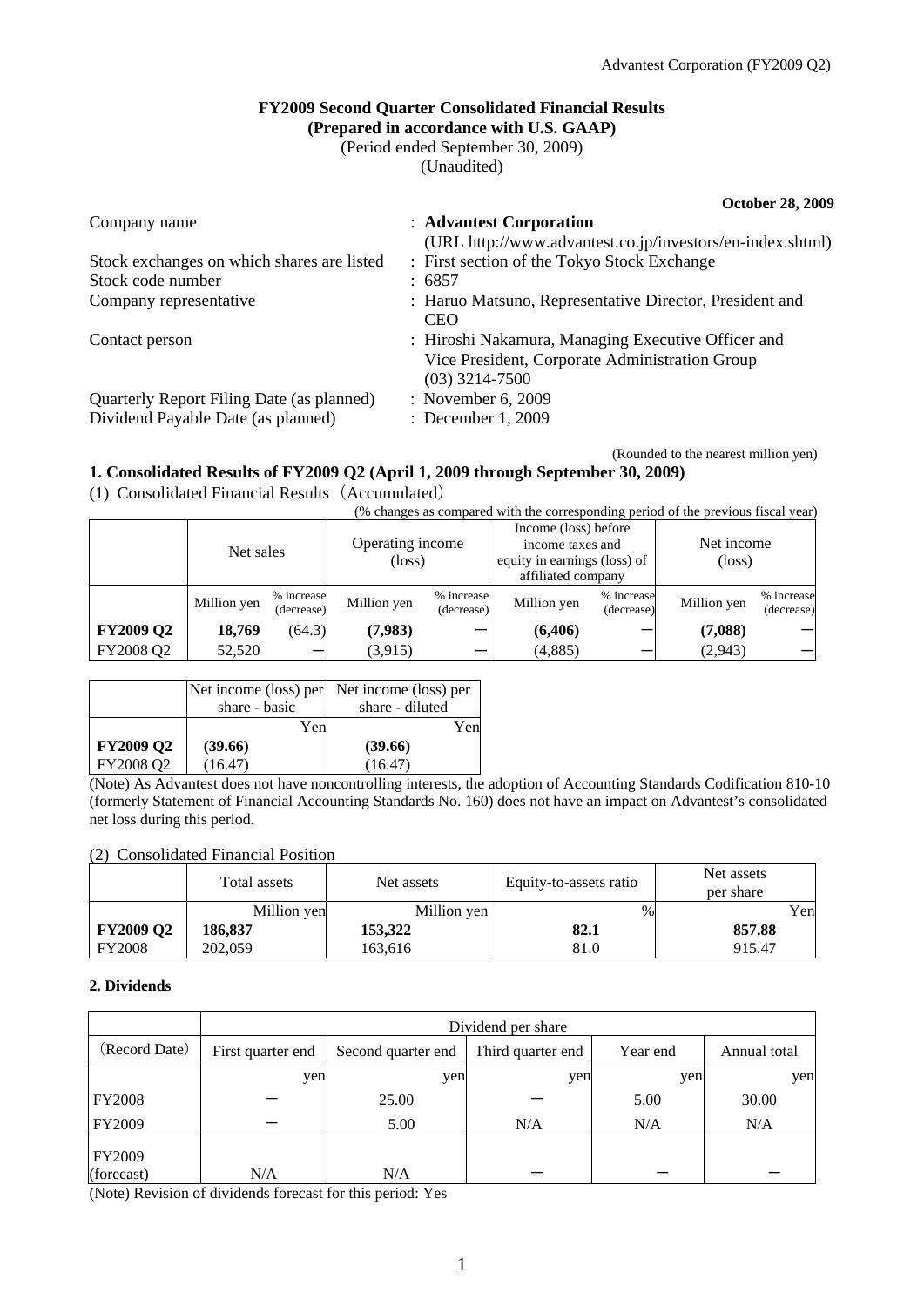At a meeting held on October 28, 2009, the Board of Directors resolved to distribute dividends from surplus, with a record date of September 30 2009 as above. The year-end dividends forecast for the fiscal year ending March 31, 2010 has not been decided. For details, please refer to the "Notice Concerning Distribution of Dividends from Surplus" released on October 28, 2009.

#### **3. Projected Results for FY2009 (April 1, 2009 through March 31, 2010)**

(Note) Revision of earnings forecast for this period: None

Advantest's business focuses on test systems for semiconductors, and relies heavily on the capital expenditures of semiconductor manufacturers, test houses and foundries. The capital expenditures of these companies are determined primarily by factors such as current or future trends in the demand for semiconductors. Semiconductor market analysts predict strengthening demand for netbooks and smartphones, as well as PC shipment growth driven by the release of new operating systems in late 2009, which will fuel demand for semiconductors. Although semiconductor manufacturers have begun to resume some capital expenditures, the recovery to date has not eliminated doubts about its sustainability. Accordingly, semiconductor manufacturers remain cautious on capital expenditures. Because of the difficulty involved in forecasting earnings in such an operating environment, the earnings forecast for the fiscal year ending March 31, 2010 has not been presented. Advantest intends to promptly disclose the relevant earnings forecast when such disclosure becomes possible.

#### **4. Others**

(1) Material changes in subsidiaries during this period (changes in scope of consolidation resulting from changes in subsidiaries): Yes

Newly included None; Excluded 1 (Company name: Advantest DI Corporation)

(Note) Please see "Business Results" 4. Others on page 6 for details.

(2) Use of simplified accounting method and special accounting policy for quarterly consolidated financial statements: Yes

(Note) Please see "Business Results" 4. Others on page 6 for details.

- (3) Changes in accounting principles, procedures and the presentation of the quarterly consolidated financial statements:
	- 1) Changes based on revisions of accounting standard: None
	- 2) Changes other than 1) above: None
- (4) Number of issued and outstanding stock (common stock):
	- 1) Number of issued and outstanding stock at the end of each fiscal period (including treasury stock): FY2009 Q2 199,566,770 shares; FY2008 199,566,770 shares.
	- 2) Number of treasury stock at the end of each fiscal period:
	- FY2009 Q2 20,844,226 shares; FY2008 20,843,298 shares.
	- 3) Average number of outstanding stock for each period (cumulative term): FY2009 Q2 178,722,847 shares; FY2008 Q2 178,725,524 shares.

#### **Explanation on the Appropriate Use of Future Earnings Projections and Other Special Instructions**

This document contains "forward-looking statements" that are based on Advantest's current expectations, estimates and projections. These forward-looking statements are subject to known and unknown risks, uncertainties and other factors that may cause Advantest's actual results, levels of activity, performance or achievements to be materially different from those expressed or implied by such forward-looking statements. These factors include: (i) changes in demand for the products and services produced and offered by Advantest's customers, including semiconductors, communications services and electronic goods; (ii) circumstances relating to Advantest's investment in technology, including its ability to timely develop products that meet the changing needs of semiconductor manufacturers, communications network equipment and components makers and service providers; (iii) significant changes in the competitive environment in the major markets where Advantest purchases materials, components and supplies for the production of its products or where its products are produced, distributed or sold; and (iv) changes in economic conditions, currency exchange rates or political stability in the major markets where Advantest procures materials, components and supplies for the production of its principal products or where its products are produced, distributed or sold. A discussion of these and other factors which may affect Advantest's actual results, levels of activity, performance or achievements is contained in the "Operating and Financial Review and Prospects", "Key Information - Risk Factors" and "Information on the Company" sections and elsewhere in Advantest's annual report on Form 20-F, which is on file with the United States Securities and Exchange Commission.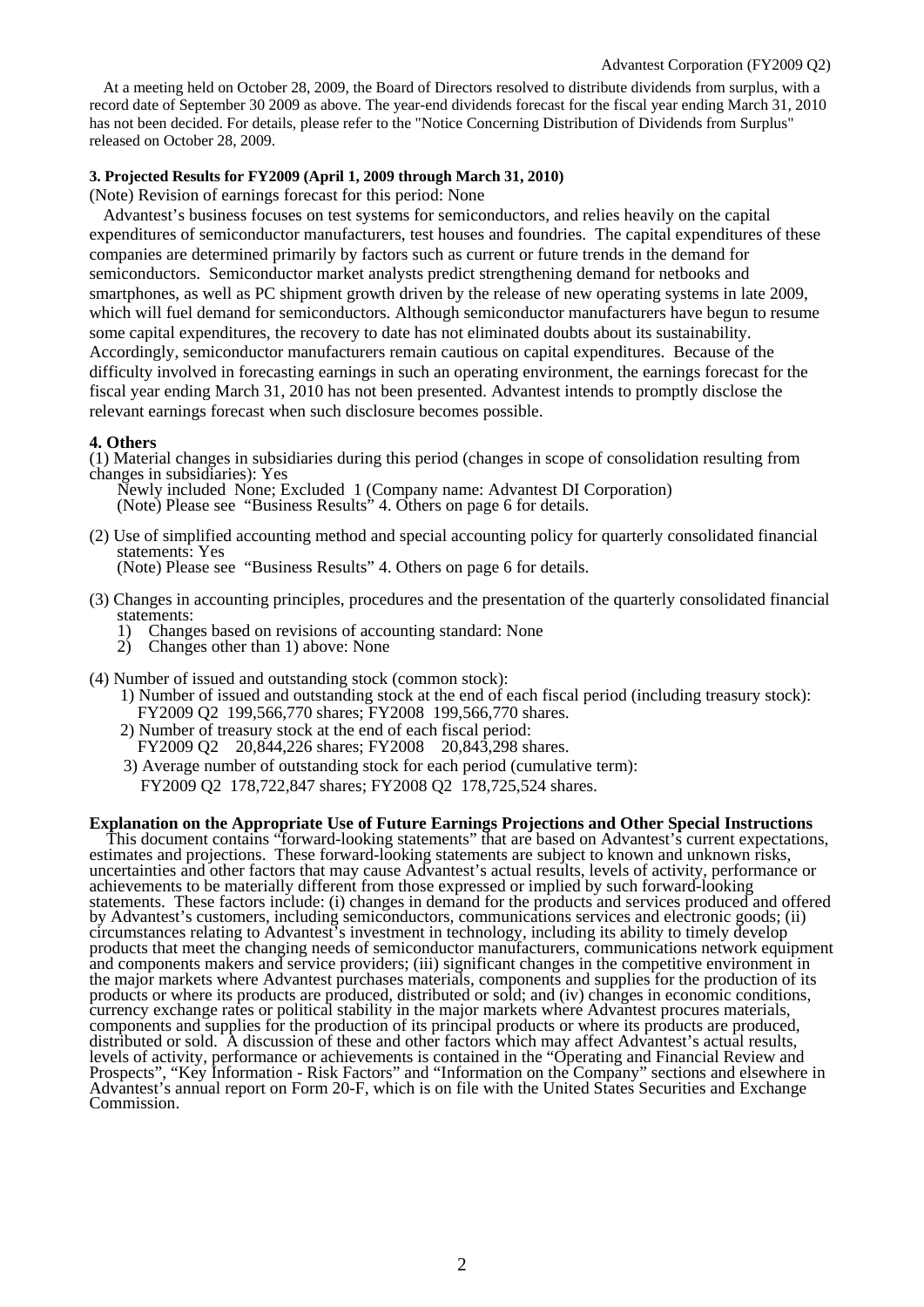# 【Business Results】

### 1. Analysis of Business Results

Consolidated Financial Results of FY2009 Q2 (July 1, 2009 through September 30, 2009)

(in billion yen)

|                                                              | Three months<br>ended<br>September 30,<br>2008 | Three months<br>ended<br>September 30,<br>2009 | As compared to the<br>corresponding period of<br>the previous<br>fiscal year<br>Increase (decrease) |
|--------------------------------------------------------------|------------------------------------------------|------------------------------------------------|-----------------------------------------------------------------------------------------------------|
|                                                              |                                                |                                                |                                                                                                     |
| Orders input received                                        | 18.1                                           | 14.4                                           | $(20.6\%)$                                                                                          |
| Net sales                                                    | 26.0                                           | 11.2                                           | $(57.2\%)$                                                                                          |
| Operating income (loss)                                      | (2.1)                                          | (3.5)                                          |                                                                                                     |
| Income (loss) before income                                  |                                                |                                                |                                                                                                     |
| taxes and equity in earnings<br>(loss) of affiliated company | (4.6)                                          | (2.7)                                          |                                                                                                     |
| Net income (loss)                                            | (2.7)                                          | (3.3)                                          |                                                                                                     |

The coordinated global response to last year's financial crisis, together with measures implemented by national governments to stimulate domestic demand, began to take effect in the first quarter. As a result, signs of a worldwide economic recovery have been seen. The nascent recovery continued to gather steam in the second quarter, led by the emerging markets of Asia, particularly China and India.

The semiconductor industry benefited from the stimulus packages adopted by governments around the world, which boosted demand for electronics and other consumer products. The supply-demand balance improved, and chip prices trended upwards. Productivity gains and streamlined cost structures also helped semiconductor makers to post improved results. With their business environment improving, chip-makers have gradually begun to resume capital investment, which had been virtually frozen, renewing demand for Advantest's test systems. While market conditions have improved, Advantest has also enhanced its profitability by switching to an operating structure that improves the company's reaction speed and sensitivity to customers' R&D and production activities, and by aggressive marketing new products that offer higher productivity.

As a result of these developments, orders and sales have been increasing since the first quarter. Orders input received was (Y) 14.4 billion (a 20.6% decrease in comparison to the corresponding period of the previous fiscal year, a 23.8% increase in comparison to the first quarter). Net sales were (Y) 11.2 billion (a 57.2% decrease in comparison to the corresponding period of the previous fiscal year, a 46.6% increase in comparison to the first quarter). The percentage of net sales to overseas customers was 75.9%, compared to 71.3% in the corresponding period of the previous fiscal year.

Advantest continues its efforts to improve profitability through administrative cost-cutting measures, building on gains from the structural reforms launched in fiscal 2008. However, despite sequentially improved sales results, sales figures remain low by historical standards. Advantest recorded an operating loss of (Y) 3.5 billion and a loss before income taxes and equity in loss of affiliated company of (Y) 2.7 billion in the second quarter.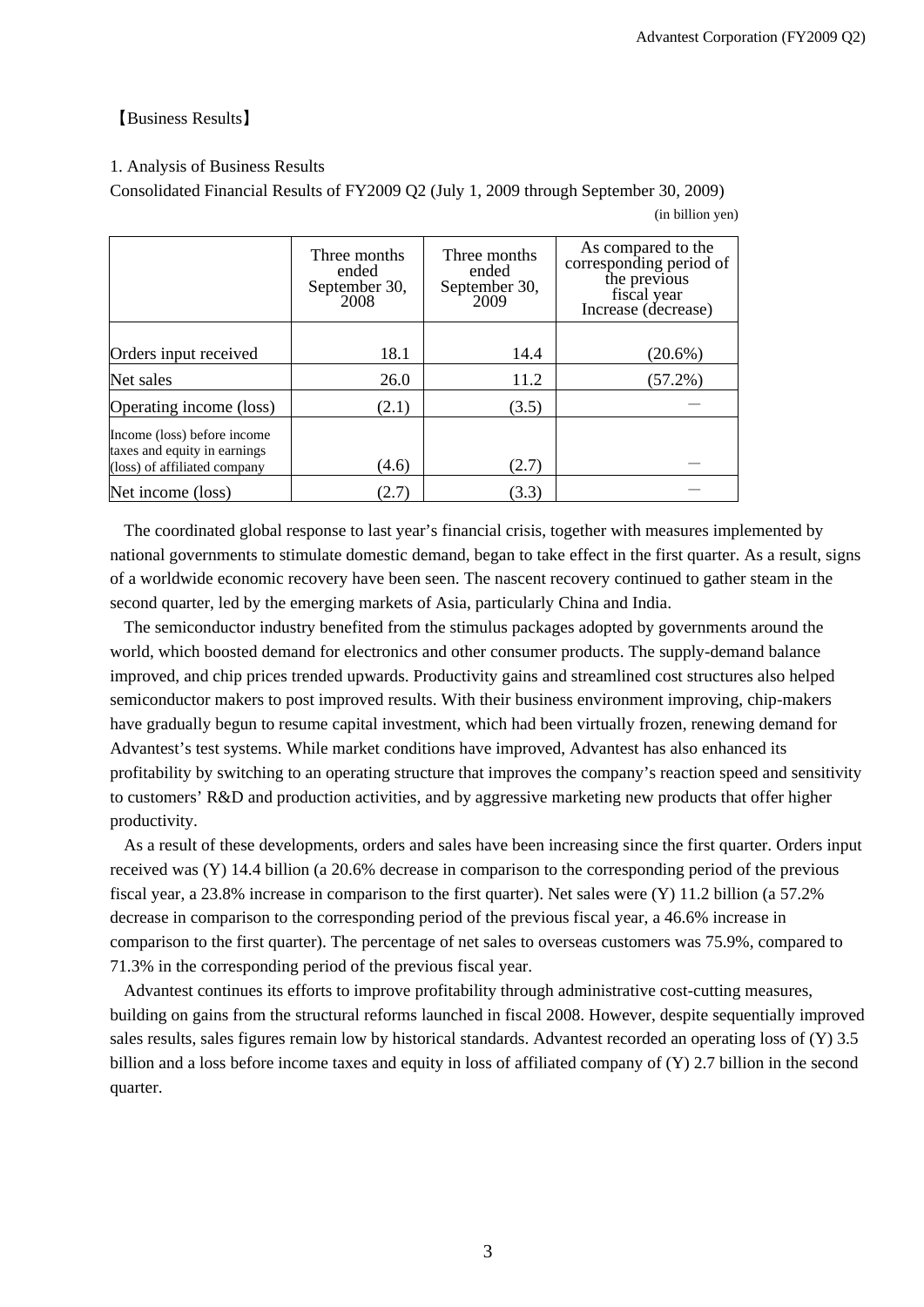(in billion yen)

(in billion yen)

Conditions of business by segment are described below.

<Semiconductor and Component Test System Segment>

|                         | Three months<br>ended<br>September 30,<br>2008 | Three months<br>ended<br>September 30,<br>2009 | As compared to the<br>corresponding period of<br>the previous<br>fiscal year<br>Increase (decrease) |
|-------------------------|------------------------------------------------|------------------------------------------------|-----------------------------------------------------------------------------------------------------|
| Orders input received   | 11.5                                           | 7.7                                            | (32.7%)                                                                                             |
| Net sales               | 18.6                                           | 7.1                                            | $(61.6\%)$                                                                                          |
| Operating income (loss) |                                                | (2.2)                                          |                                                                                                     |

In the Semiconductor and Component Test Systems segment, though Advantest's orders and sales were decreased compare to the second quarter of 2008, they were increased compare to the first quarter of 2009 as semiconductor manufacturers' capital expenditures gradually recovered.

In the memory segment, orders and sales for DDR3 DRAM test systems increased in anticipation of growing demand for PCs that utilize these high-speed memory devices.

In non-memory, expectations of PC market growth contributed to continuing robust demand for test systems used in the manufacture of MPUs, although orders declined compare to the first quarter of 2009. Emerging markets continued to show a healthy appetite for LCD televisions, low-end PCs, and other consumer electronics, which encouraged manufacturers to resume capital investment, and demands for LCD driver IC test systems grew.

As a result of the above, orders input received was (Y) 7.7 billion (a 32.7% decrease in comparison to the corresponding period of the previous fiscal year, a 3.6% increase in comparison to the first quarter), net sales were (Y) 7.1 billion (a 61.6% decrease in comparison to the corresponding period of the previous fiscal year, a 77.2% increase in comparison to the first quarter) and operating loss was (Y) 2.2 billion.

|                         | Three months<br>ended<br>September 30,<br>2008 | Three months<br>ended<br>September 30,<br>2009 | As compared to the<br>corresponding period of<br>the previous<br>fiscal year<br>Increase (decrease) |
|-------------------------|------------------------------------------------|------------------------------------------------|-----------------------------------------------------------------------------------------------------|
| Orders input received   | 2.8                                            | 4.7                                            | 65.9%                                                                                               |
| Net sales               | 5.9                                            | 2.1                                            | $(63.7\%)$                                                                                          |
| Operating income (loss) | (0.3)                                          | (0.4)                                          |                                                                                                     |

<Mechatronics System Segment>

Along with test systems, orders and sales for test handlers and device interface products received a sequential boost from the recovery in capital expenditures seen in the second quarter. The strongest gains came in orders for Advantest's new, high-productivity test handlers, which benefited from ramped-up memory production.

As a result of the above, orders input received was (Y) 4.7 billion (a 65.9% increase in comparison to the corresponding period of the previous fiscal year, a 167.3% increase in comparison to the first quarter), net sales were (Y) 2.1 billion (a 63.7% decrease in comparison to the corresponding period of the previous fiscal year, a 56.5% increase in comparison to the first quarter) and operating loss was (Y) 0.4 billion.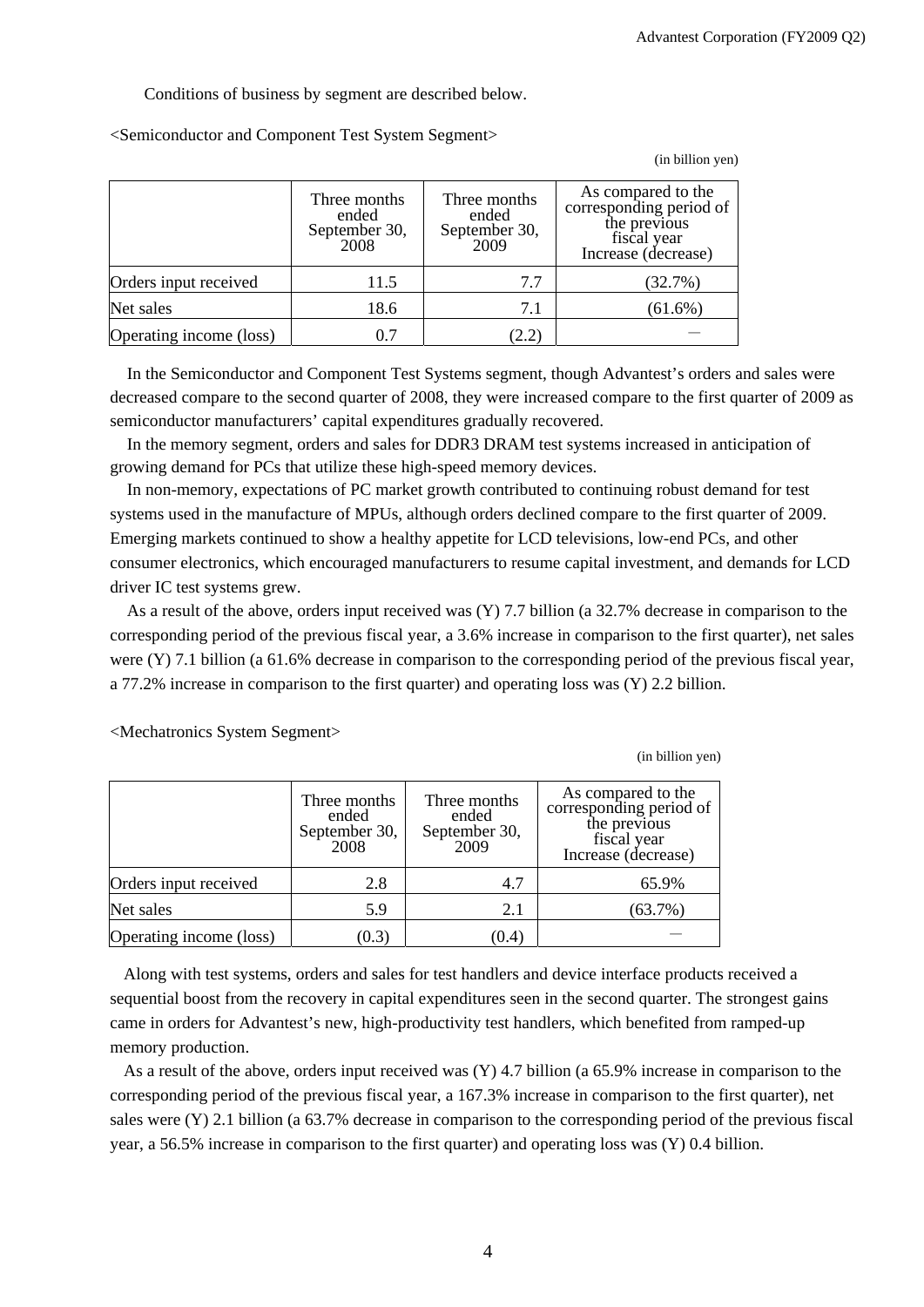(in billion yen)

Three months ended September 30, 2008 Three months ended September 30, 2009 As compared to the corresponding period of the previous fiscal year Increase (decrease) Orders input received  $\begin{vmatrix} 4.2 & 2.9 \end{vmatrix}$  (28.3%) Net sales  $3.8$   $3.8$   $2.7$   $(30.7\%)$ **Operating income** 1 0.6 0.4 (26.1%)

<Services, Support and Others Segment>

This segment also posted improved orders and sales due to higher equipment utilization rates at semiconductor manufacturing facilities, which contributed to a recovery in demand for maintenance services. As a result of the above, orders input received was (Y) 2.9 billion (a 28.3% decrease in comparison to the corresponding period of the previous fiscal year, a 19.7% increase in comparison to the first quarter), net sales were (Y) 2.7 billion (a 30.7% decrease in comparison to the corresponding period of the previous fiscal year, a 21.5% increase in comparison to the first quarter) and operating income was (Y) 0.4 billion (a 26.1% decrease in comparison to the corresponding period of the previous fiscal year, a 50.3% increase in comparison to the first quarter).

With respect to the qualitative information concerning the consolidated business results for the first quarter of the fiscal year ending March 31, 2010, please refer to "FY2009 First Quarter Consolidated Financial Results" (disclosed on July 29, 2009).

# 2. Analysis of Financial Condition

Total assets at September 30, 2009 amounted to (Y) 186.8 billion, a decrease of (Y) 15.2 billion compared to March 31, 2009, primarily due to decrease in short-term investments. The amount of total liabilities was (Y) 33.5 billion, a decrease of (Y) 4.9 billion compared to March 31, 2009, primarily due to decrease in other accounts payable and accrued expenses. Stockholders' equity was (Y) 153.3 billion. Equity to assets ratio was 82.1%, an increase of 1.1 percentage point from March 31, 2009.

## (Cash Flow Condition)

Cash and cash equivalents held at September 30, 2009 were (Y) 102.7 billion, an increase of (Y) 0.5 billion from June 30, 2009. Significant cash flows during the second quarter of this fiscal year and their causes are described below.

Net cash used in operating activities was (Y) 2.1 billion (Net cash in flow (Y) 12.4 billion in the corresponding period of the previous fiscal year). This amount was primarily attributable to net loss of (Y) 3.3 billion.

Net cash provided by investing activities was (Y) 4.2 billion (Net cash out flow (Y) 5.6 billion in the corresponding period of the previous fiscal year). This amount was primarily attributable to decrease in shortterm investments in the amount of (Y) 4.9 billion and purchases of property, plant and equipment in the amount of (Y) 0.7 billion.

Net cash used in financing activities was (Y) 49 million (Net cash out flow (Y) 0.3 billion in the corresponding period of the previous fiscal year).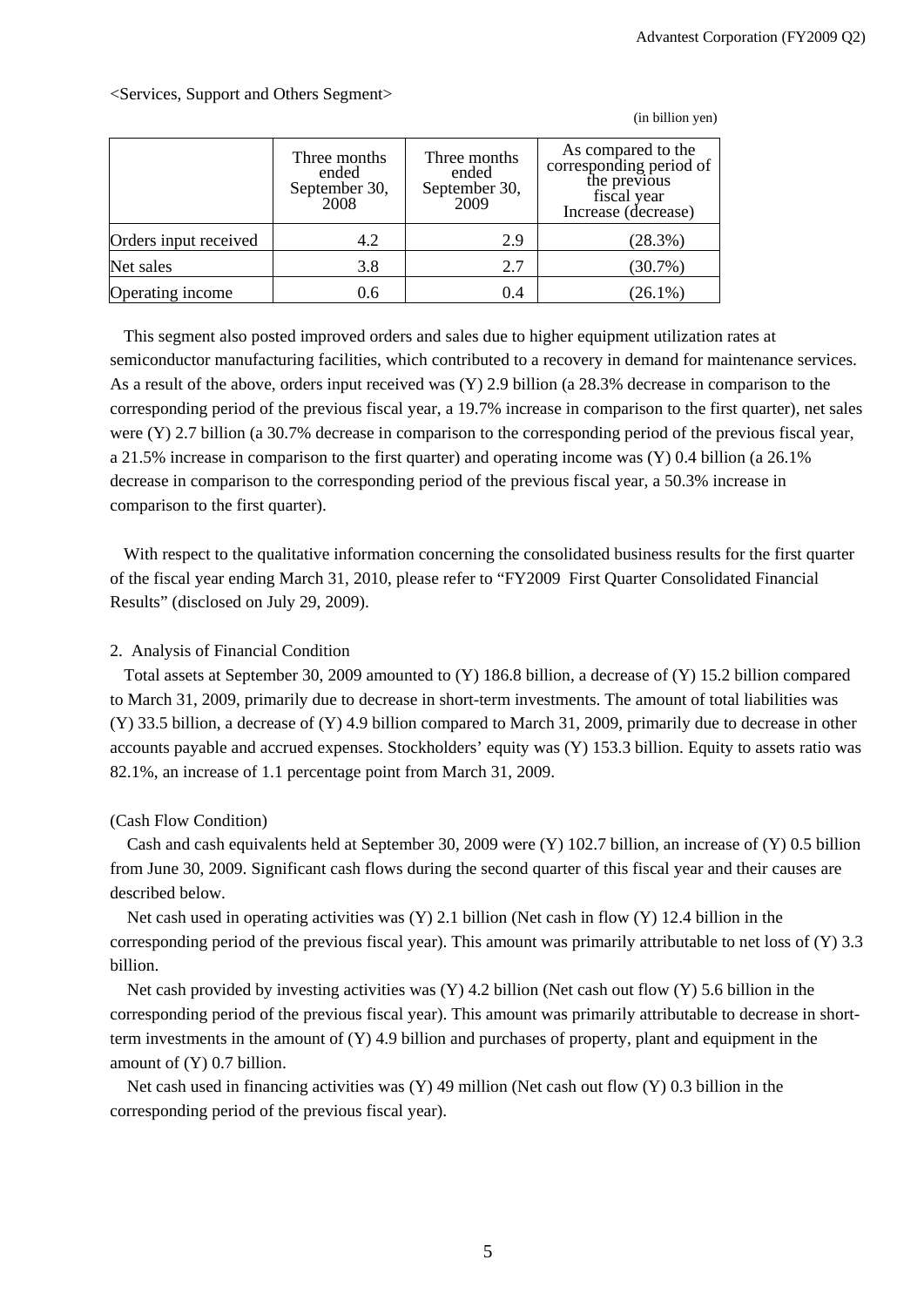#### 3. Prospects for the Upcoming Fiscal Year

As signs of economic resilience and rebounding consumption appear around the world, market analysts predict strengthening demand for netbooks and smartphones, as well as PC shipment growth driven by the release of new operating systems in late 2009, which will fuel demand for semiconductors. Although semiconductor manufacturers have begun to resume some capital expenditures, the recovery to date has not eliminated doubts about its sustainability. Accordingly, semiconductor manufacturers remain cautious on capital expenditures.

In this operating environment, Advantest will continue to seek improved results by maintaining its new product development efforts and delivering solutions attractive to customers in the current climate. Additionally, together with expanding sales of its existing products, the company will focus on seeking alternative profit opportunities by developing new businesses outside the semiconductor industry. Through the corporate initiative "1000 Days," launched in July 2009, Advantest will continue to strive for further profitability gains through cost-cutting and improved productivity in its business operations.

As noted on the Information Summary sheet, Advantest has not yet disclosed a forecast of its full fiscal year results for FY2009. Such disclosure will be announced when it is possible.

### 4. Others

(1) Material changes in subsidiaries during this period (changes in scope of consolidation resulting from changes in subsidiaries): Yes

Excluded 1: Advantest DI Corporation

Advantest DI Corporation was merged with Advantest Manufacturing, Inc. which is Advantest's subsidiary on April 1, 2009.

(2) Use of simplified accounting method and special accounting policy for quarterly consolidated financial statements:

Tax expense is measured using an estimated annual effective tax rate. Advantest makes, at the end of the second quarter, its best estimate of the annual effective tax rate for the full fiscal year and use that rate to provide for income taxes on a current year-to-date basis. The estimated effective tax rate includes the deferred tax effects of expected year-end temporary differences and carryforwards, and the effects of valuation allowances for deferred tax assets.

(3) Changes in accounting principles, procedures and the presentation of the quarterly consolidated financial statements: None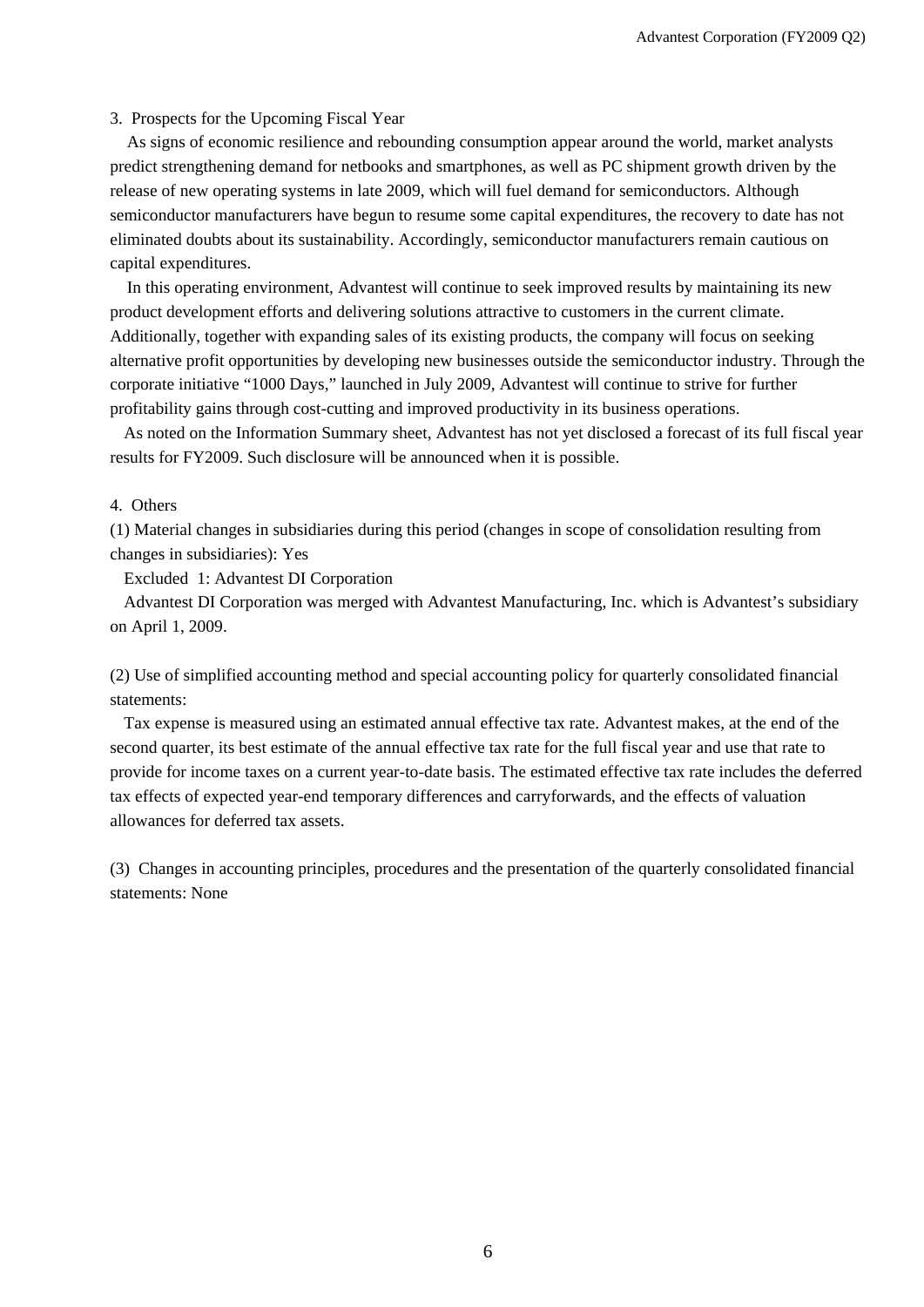# 5. Consolidated Financial Statements and Other Information

# (1)Consolidated Balance Sheets (Unaudited)

|                                    |   | <b>Yen (Millions)</b>     |                       |  |  |  |
|------------------------------------|---|---------------------------|-----------------------|--|--|--|
| Assets                             |   | <b>September 30, 2009</b> | <b>March 31, 2009</b> |  |  |  |
|                                    |   |                           |                       |  |  |  |
| Current assets:                    |   |                           |                       |  |  |  |
| Cash and cash equivalents          | ¥ | 102,726                   | 105,455               |  |  |  |
| Short-term investments             |   | 10,208                    | 25,114                |  |  |  |
| Trade receivables, net             |   | 10,104                    | 10,415                |  |  |  |
| Inventories                        |   | 14,417                    | 9,737                 |  |  |  |
| Other current assets               |   | 4,649                     | 6,586                 |  |  |  |
| Total current assets               |   | 142,104                   | 157,307               |  |  |  |
|                                    |   |                           |                       |  |  |  |
| Investment securities              |   | 7,954                     | 6,679                 |  |  |  |
| Property, plant and equipment, net |   | 32,736                    | 33,974                |  |  |  |
| Intangible assets, net             |   | 1,416                     | 1,470                 |  |  |  |
| Other assets                       |   | 2,627                     | 2,629                 |  |  |  |
| Total assets                       | ¥ | 186,837                   | 202,059               |  |  |  |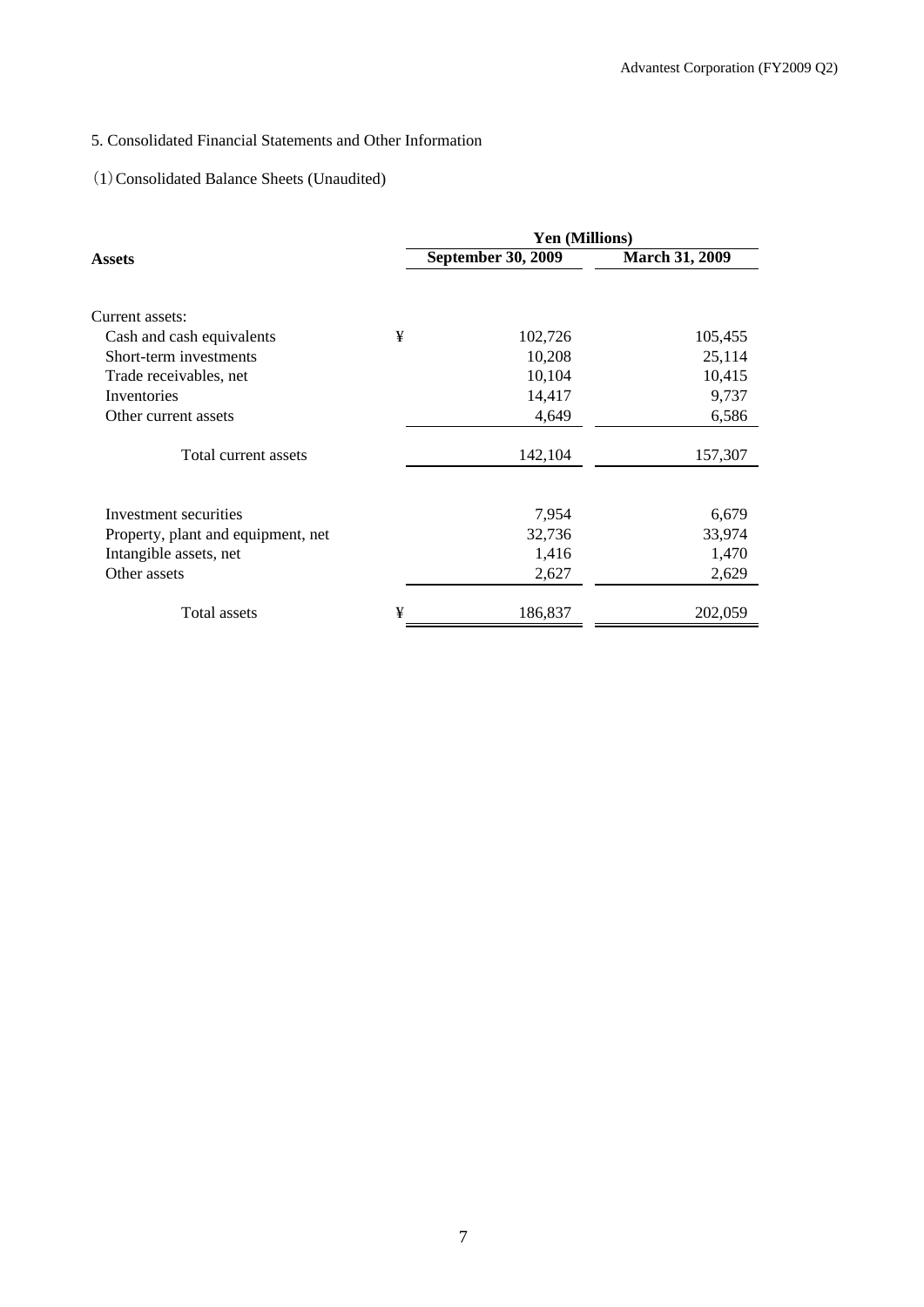|   | Yen (Millions)            |                       |  |  |
|---|---------------------------|-----------------------|--|--|
|   | <b>September 30, 2009</b> | <b>March 31, 2009</b> |  |  |
|   |                           |                       |  |  |
| ¥ | 6,632                     | 4,767                 |  |  |
|   | 185                       | 6,409                 |  |  |
|   | 4,158                     | 6,043                 |  |  |
|   | 2,581                     | 2,811                 |  |  |
|   | 2,876                     | 1,507                 |  |  |
|   | 16,432                    | 21,537                |  |  |
|   | 14,511                    | 13,996                |  |  |
|   | 2,572                     | 2,910                 |  |  |
|   | 33,515                    | 38,443                |  |  |
|   |                           |                       |  |  |
|   |                           |                       |  |  |
|   | 32,363                    | 32,363                |  |  |
|   | 40,369                    | 40,320                |  |  |
|   | 186,866                   | 194,848               |  |  |
|   | (16, 947)                 | (14, 587)             |  |  |
|   | (89, 329)                 | (89, 328)             |  |  |
|   | 153,322                   | 163,616               |  |  |
| ¥ | 186,837                   | 202,059               |  |  |
|   |                           |                       |  |  |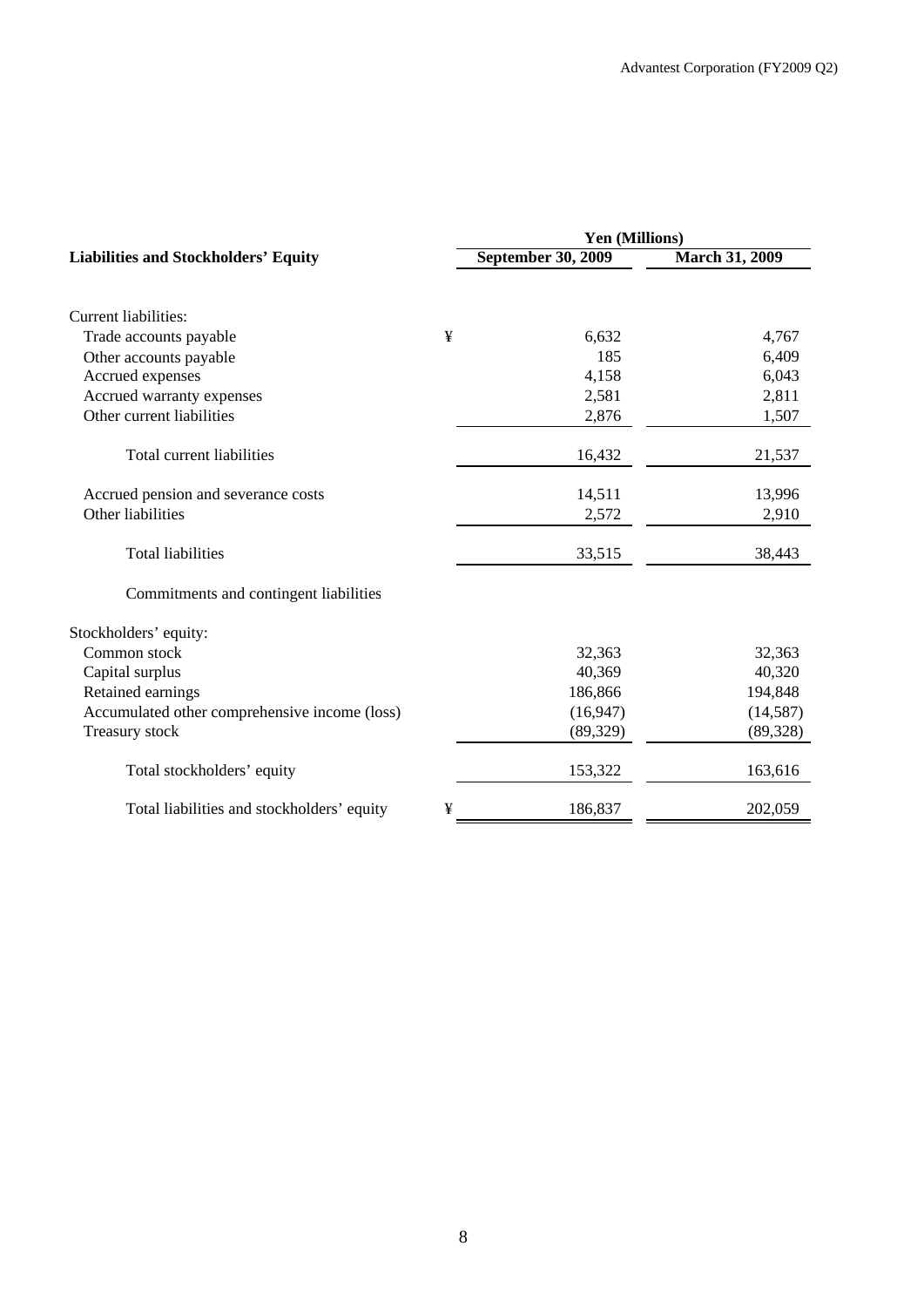# (2)Consolidated Statements of Operations (Unaudited)

|                                                 |   | <b>Yen (Millions)</b>                         |                                               |  |
|-------------------------------------------------|---|-----------------------------------------------|-----------------------------------------------|--|
|                                                 |   | Six months ended<br><b>September 30, 2008</b> | Six months ended<br><b>September 30, 2009</b> |  |
| Net sales                                       | ¥ | 52,520                                        | 18,769                                        |  |
| Cost of sales                                   |   | 25,637                                        | 8,676                                         |  |
| Gross profit                                    |   | 26,883                                        | 10,093                                        |  |
| Research and development expenses               |   | 13,572                                        | 8,713                                         |  |
| Selling, general and administrative expenses    |   | 17,226                                        | 9,363                                         |  |
| Operating income (loss)                         |   | (3,915)                                       | (7,983)                                       |  |
| Other income (expense):                         |   |                                               |                                               |  |
| Interest and dividends income                   |   | 1,253                                         | 362                                           |  |
| Interest expense                                |   | (6)                                           | (2)                                           |  |
| Other, net                                      |   | (2,217)                                       | 1,217                                         |  |
| Total other income (expense)                    |   | (970)                                         | 1,577                                         |  |
| Income (loss) before income taxes and equity    |   |                                               |                                               |  |
| in earnings (loss) of affiliated company        |   | (4,885)                                       | (6,406)                                       |  |
| Income tax expense (benefit)                    |   | (2,013)                                       | 614                                           |  |
| Equity in earnings (loss) of affiliated company |   | (71)                                          | (68)                                          |  |
| Net income (loss)                               | ¥ | (2,943)                                       | (7,088)                                       |  |

|                              |   | Yen                                           |                                               |  |
|------------------------------|---|-----------------------------------------------|-----------------------------------------------|--|
|                              |   | Six months ended<br><b>September 30, 2008</b> | Six months ended<br><b>September 30, 2009</b> |  |
| Net income (loss) per share: |   |                                               |                                               |  |
| <b>Basic</b>                 | ¥ | (16.47)                                       | (39.66)                                       |  |
| Diluted                      |   | (16.47)                                       | (39.66)                                       |  |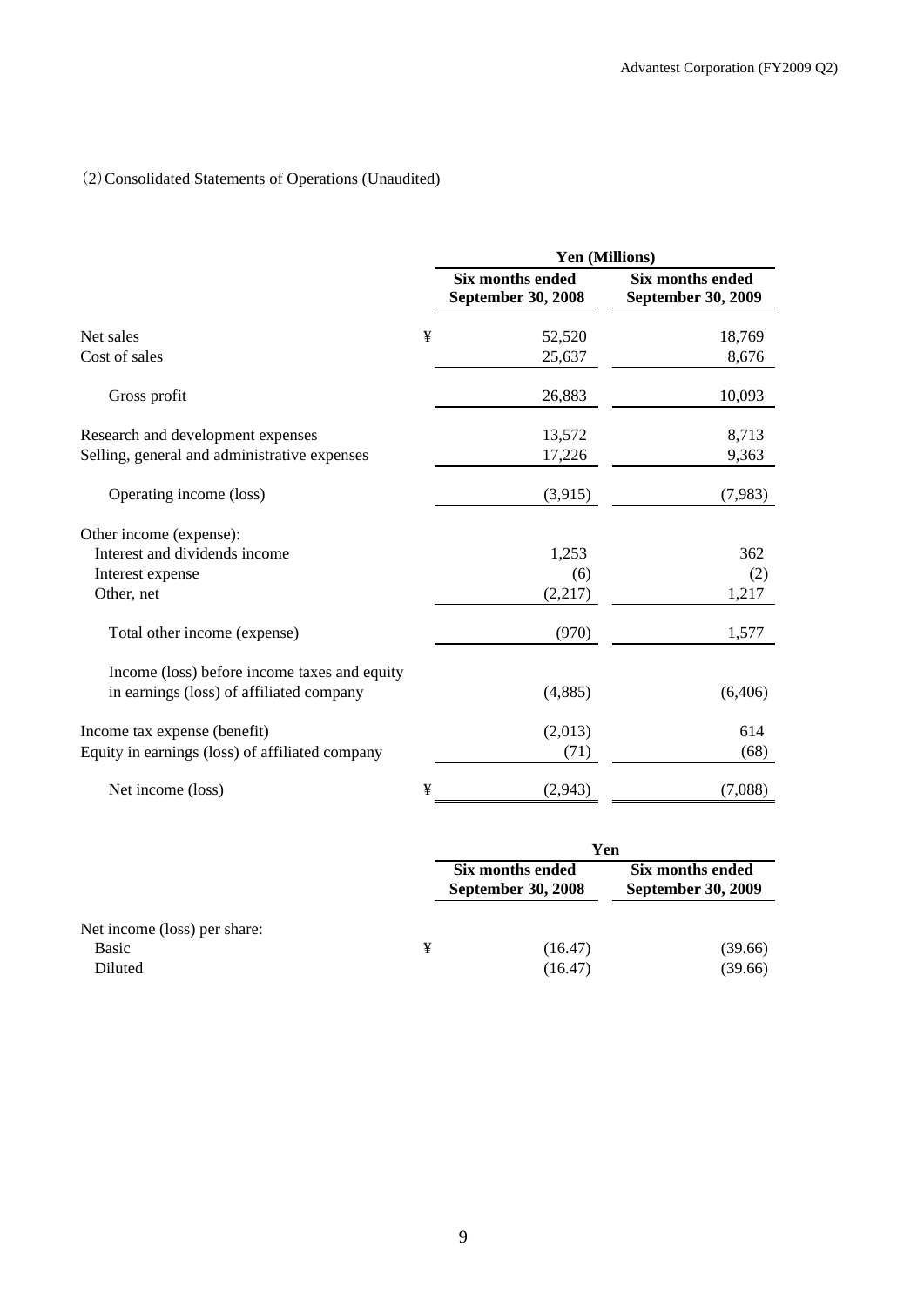|                                                                                          |   | Yen (Millions)                                  |                                                 |  |
|------------------------------------------------------------------------------------------|---|-------------------------------------------------|-------------------------------------------------|--|
|                                                                                          |   | Three months ended<br><b>September 30, 2008</b> | Three months ended<br><b>September 30, 2009</b> |  |
| Net sales                                                                                | ¥ | 26,062                                          | 11,156                                          |  |
| Cost of sales                                                                            |   | 12,927                                          | 5,315                                           |  |
| Gross profit                                                                             |   | 13,135                                          | 5,841                                           |  |
| Research and development expenses                                                        |   | 6,840                                           | 4,302                                           |  |
| Selling, general and administrative expenses                                             |   | 8,384                                           | 5,005                                           |  |
| Operating income (loss)                                                                  |   | (2,089)                                         | (3,466)                                         |  |
| Other income (expense):                                                                  |   |                                                 |                                                 |  |
| Interest and dividends income                                                            |   | 566                                             | 122                                             |  |
| Interest expense                                                                         |   | (3)                                             | (1)                                             |  |
| Other, net                                                                               |   | (3,060)                                         | 672                                             |  |
| Total other income (expense)                                                             |   | (2, 497)                                        | 793                                             |  |
| Income (loss) before income taxes and equity<br>in earnings (loss) of affiliated company |   | (4,586)                                         | (2,673)                                         |  |
| Income tax expense (benefit)                                                             |   | (1,835)                                         | 606                                             |  |
| Equity in earnings (loss) of affiliated company                                          |   | (40)                                            | (22)                                            |  |
| Net income (loss)                                                                        | ¥ | (2,791)                                         | (3,301)                                         |  |

|                              |   | Yen                                             |                                                 |  |
|------------------------------|---|-------------------------------------------------|-------------------------------------------------|--|
|                              |   | Three months ended<br><b>September 30, 2008</b> | Three months ended<br><b>September 30, 2009</b> |  |
| Net income (loss) per share: |   |                                                 |                                                 |  |
| <b>Basic</b>                 | ¥ | (15.62)                                         | (18.47)                                         |  |
| Diluted                      |   | (15.62)                                         | (18.47)                                         |  |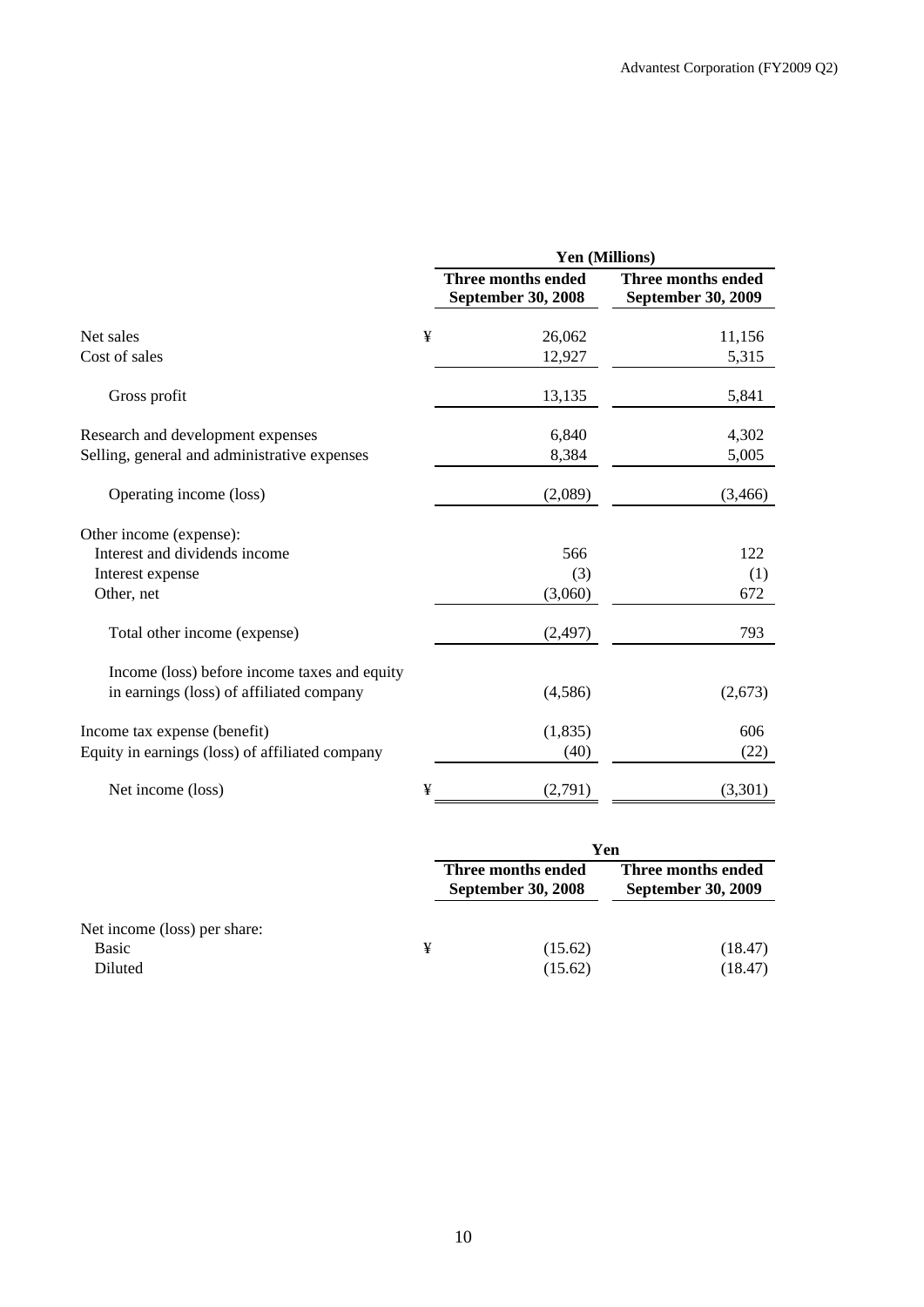### (3)Consolidated Statements of Cash Flows (Unaudited)

|                                                                  | Yen (Millions) |                                               |                                               |
|------------------------------------------------------------------|----------------|-----------------------------------------------|-----------------------------------------------|
|                                                                  |                | <b>Six months ended</b><br>September 30, 2008 | <b>Six months ended</b><br>September 30, 2009 |
| Cash flows from operating activities:                            |                |                                               |                                               |
| Net income (loss)                                                | ¥              | (2,943)                                       | (7,088)                                       |
| Adjustments to reconcile net income (loss) to net cash           |                |                                               |                                               |
| provided by (used in) operating activities:                      |                |                                               |                                               |
| Depreciation and amortization                                    |                | 4,655                                         | 1,953                                         |
| Deferred income taxes                                            |                | (3,180)                                       | (418)                                         |
| Stock option compensation expense                                |                | 86                                            | 49                                            |
| Changes in assets and liabilities:                               |                |                                               |                                               |
| Trade receivables                                                |                | 14,359                                        | (147)                                         |
| Inventories                                                      |                | 4,996                                         | (4,846)                                       |
| Trade accounts payable                                           |                | (4,524)                                       | 2,189                                         |
| Other accounts payable                                           |                | 115                                           | (6,027)                                       |
| Accrued expenses                                                 |                | (2,063)                                       | (1, 850)                                      |
| Accrued warranty expenses                                        |                | (704)                                         | (234)                                         |
| Accrued pension and severance costs                              |                | (255)                                         | 518                                           |
| Other                                                            |                | 4,348                                         | 2,595                                         |
| Net cash provided by (used in) operating activities              |                | 14,890                                        | (13,306)                                      |
| Cash flows from investing activities:                            |                |                                               |                                               |
| (Increase) decrease in short-term investments                    |                | (3,000)                                       | 14,424                                        |
| Proceeds from sale of non-marketable investment securities       |                | 34                                            |                                               |
| Proceeds from sale of property, plant and equipment              |                | 390                                           | 43                                            |
| Purchases of intangible assets                                   |                | (390)                                         | (75)                                          |
| Purchases of property, plant and equipment                       |                | (3,744)                                       | (1,192)                                       |
| Other                                                            |                | (432)                                         | (23)                                          |
| Net cash provided by (used in) investing activities              |                | (7, 142)                                      | 13,177                                        |
| Cash flows from financing activities:                            |                |                                               |                                               |
| Dividends paid                                                   |                | (4, 459)                                      | (901)                                         |
| Other                                                            |                | (4)                                           | (3)                                           |
| Net cash used in financing activities                            |                | (4, 463)                                      | (904)                                         |
| Net effect of exchange rate changes on cash and cash equivalents |                | 96                                            | (1,696)                                       |
| Net change in cash and cash equivalents                          |                | 3,381                                         | (2,729)                                       |
| Cash and cash equivalents at beginning of period                 |                | 147,348                                       | 105,455                                       |
| Cash and cash equivalents at end of period                       | ¥              | 150,729                                       | 102,726                                       |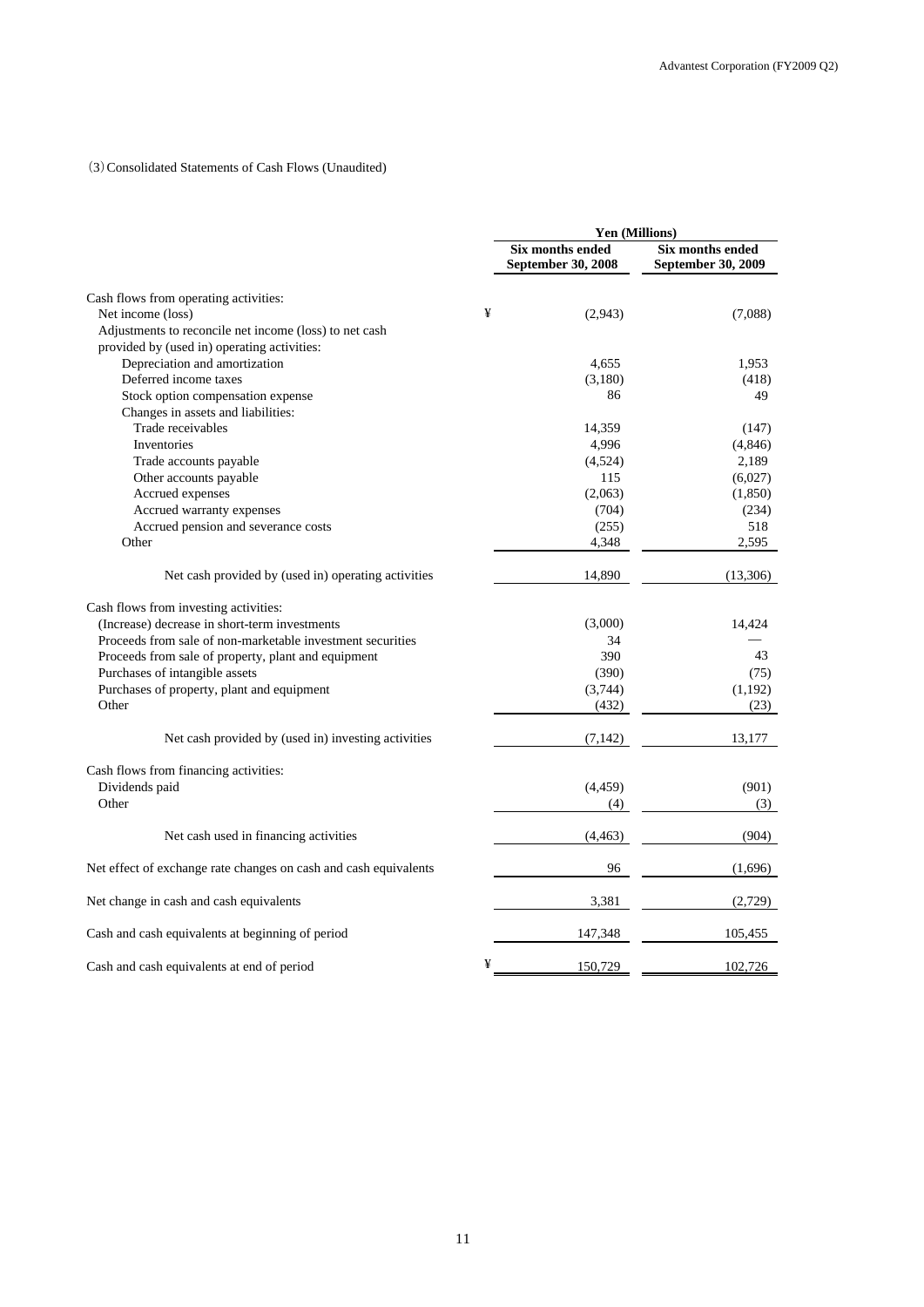# (4) Notes on Preconditions to Going Concerns: None

# (5) Segment Information

# 1. Business Segment Information

|                                                      | <b>Yen (Millions)</b>                                                      |        |                                                  |                                    |                                 |         |
|------------------------------------------------------|----------------------------------------------------------------------------|--------|--------------------------------------------------|------------------------------------|---------------------------------|---------|
|                                                      | Three months ended September 30, 2008                                      |        |                                                  |                                    |                                 |         |
|                                                      | Semiconductor<br>and<br>Component<br><b>Test System</b><br><b>Business</b> |        | <b>Mechatronics</b><br>System<br><b>Business</b> | Services.<br>Support and<br>Others | Elimination<br>and<br>Corporate | Total   |
| Net sales to unaffiliated customers                  | ¥                                                                          | 18,411 | 3,774                                            | 3,877                              |                                 | 26,062  |
| Inter-segment sales                                  |                                                                            | 266    | 2,068                                            |                                    | (2,334)                         |         |
| <b>Sales</b><br>Operating income (loss) before stock |                                                                            | 18,677 | 5,842                                            | 3,877                              | (2, 334)                        | 26,062  |
| option compensation expense<br>Adjustment:           |                                                                            | 707    | (279)                                            | 551                                | (2,982)                         | (2,003) |
| Stock option compensation expense                    |                                                                            |        |                                                  |                                    |                                 | 86      |
| Operating income (loss)                              |                                                                            |        |                                                  |                                    | ¥                               | (2,089) |

|                                                      | <b>Yen (Millions)</b>                                                      |                                                  |                                    |                                 |          |
|------------------------------------------------------|----------------------------------------------------------------------------|--------------------------------------------------|------------------------------------|---------------------------------|----------|
|                                                      | Three months ended September 30, 2009                                      |                                                  |                                    |                                 |          |
|                                                      | Semiconductor<br>and<br>Component<br><b>Test System</b><br><b>Business</b> | <b>Mechatronics</b><br>System<br><b>Business</b> | Services.<br>Support and<br>Others | Elimination<br>and<br>Corporate | Total    |
| Net sales to unaffiliated customers                  | ¥<br>6,349                                                                 | 2,122                                            | 2,685                              |                                 | 11,156   |
| Inter-segment sales                                  | 828                                                                        |                                                  |                                    | (828)                           |          |
| <b>Sales</b><br>Operating income (loss) before stock | 7,177                                                                      | 2,122                                            | 2,685                              | (828)                           | 11,156   |
| option compensation expense<br>Adjustment:           | (2,198)                                                                    | (368)                                            | 408                                | (1,261)                         | (3, 419) |
| Stock option compensation expense                    |                                                                            |                                                  |                                    |                                 | 47       |
| Operating income (loss)                              |                                                                            |                                                  |                                    | ¥                               | (3, 466) |

|                                                      | <b>Yen (Millions)</b>               |                                                                            |                                                  |                                    |                                 |         |
|------------------------------------------------------|-------------------------------------|----------------------------------------------------------------------------|--------------------------------------------------|------------------------------------|---------------------------------|---------|
|                                                      | Six months ended September 30, 2008 |                                                                            |                                                  |                                    |                                 |         |
|                                                      |                                     | Semiconductor<br>and<br>Component<br><b>Test System</b><br><b>Business</b> | <b>Mechatronics</b><br>System<br><b>Business</b> | Services.<br>Support and<br>Others | Elimination<br>and<br>Corporate | Total   |
| Net sales to unaffiliated customers                  | ¥                                   | 35,294                                                                     | 8,986                                            | 8,240                              |                                 | 52,520  |
| Inter-segment sales                                  |                                     | 350                                                                        | 2,077                                            |                                    | (2, 427)                        |         |
| <b>Sales</b><br>Operating income (loss) before stock |                                     | 35,644                                                                     | 11,063                                           | 8,240                              | (2,427)                         | 52,520  |
| option compensation expense<br>Adjustment:           |                                     | 1,388                                                                      | (1,705)                                          | 988                                | (4,500)                         | (3,829) |
| Stock option compensation expense                    |                                     |                                                                            |                                                  |                                    |                                 | 86      |
| Operating income (loss)                              |                                     |                                                                            |                                                  |                                    | ¥                               | (3,915) |
|                                                      |                                     |                                                                            |                                                  |                                    |                                 |         |